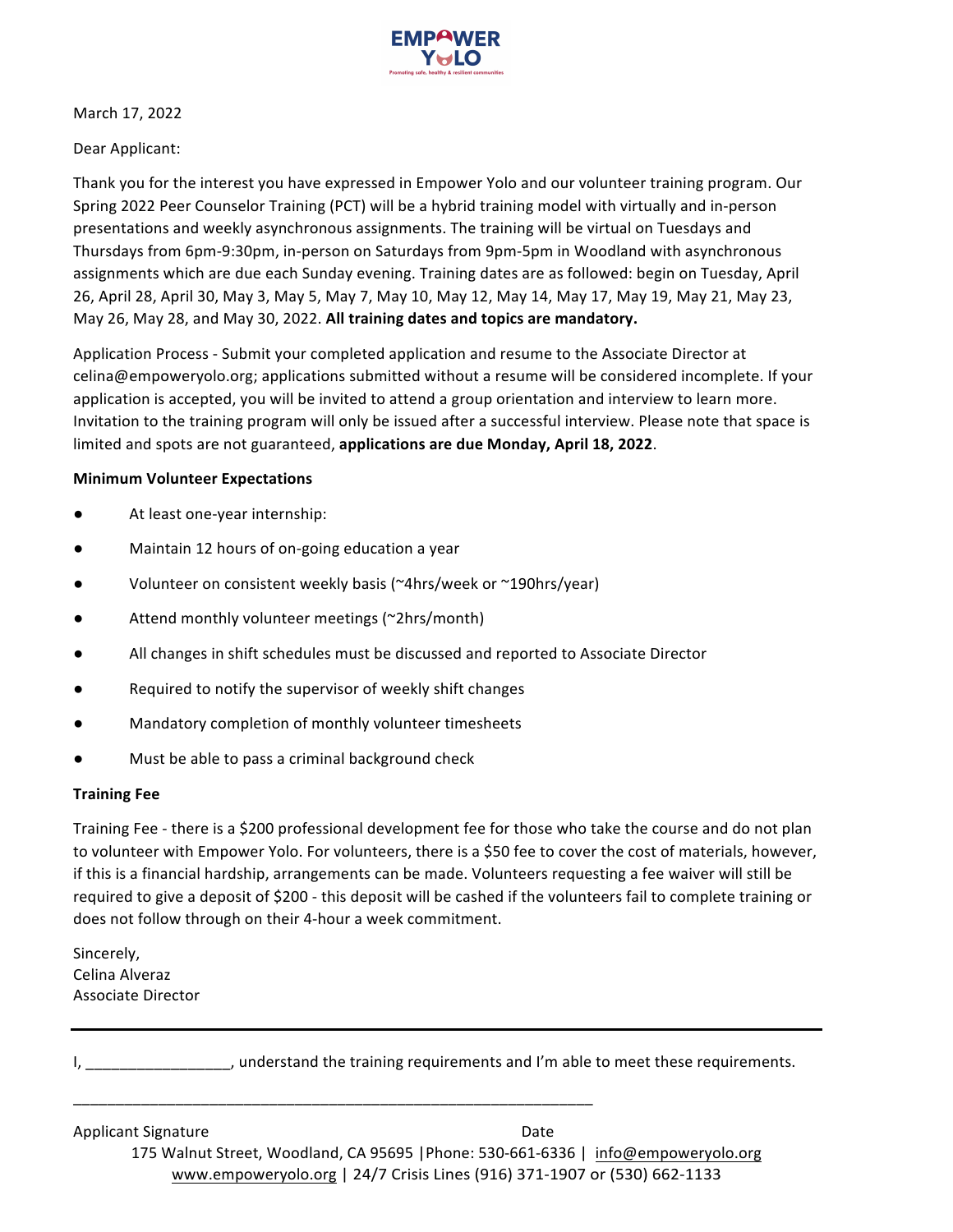

## **Agency Description**

Mission statement: *To promote safe, healthy, and resilient communities.*

Empower Yolo's purpose is to provide:

a) Twenty-four hour crisis intervention, emergency shelter, confidential counseling, training, legal assistance, and other services for individuals and families persons affected by domestic violence, sexual assault, stalking, human trafficking, and child abuse;

b) Resource centers for community services to improve the health, social, educational and economic outcomes of Yolo County residents; and

c) Community outreach and educational programs about available resources to promote health, stability, and self-sufficiency for individuals and families.

*All services are to be provided in a manner that appreciates, enhances, and utilizes the strengths of Empower Yolo's clients and honors their cultural practices and traditions.*

Sexual Assault and Domestic Violence Counselor Training Qualifications - *Because of the nature and intensity of the training program, applicants must meet the following minimum qualification. Applicants must be able to check ALL of the following:*

- Applicants must be 18 years of age.
- Applicants must be able to attend all training sessions.
- Applicants must complete a FBI/DOJ criminal background check.
- Volunteer applicants must be able to attend mandatory monthly volunteer meetings and

maintain their yearly on-going education hours.

• Volunteer applicants must commit to 12 months of volunteer service, unless training is taken

for professional development.

- Applicants must have an interest in assisting sexual assault, domestic violence, human trafficking survivors and their significant others, and also other victims of violent crimes.
- Sexual assault and domestic violence counselors must be emotionally ready to assist other survivors.
- Past or present perpetrators of sexual or physical abuse and/or any violent crime are not eligible to participate in the Peer Counselor Training.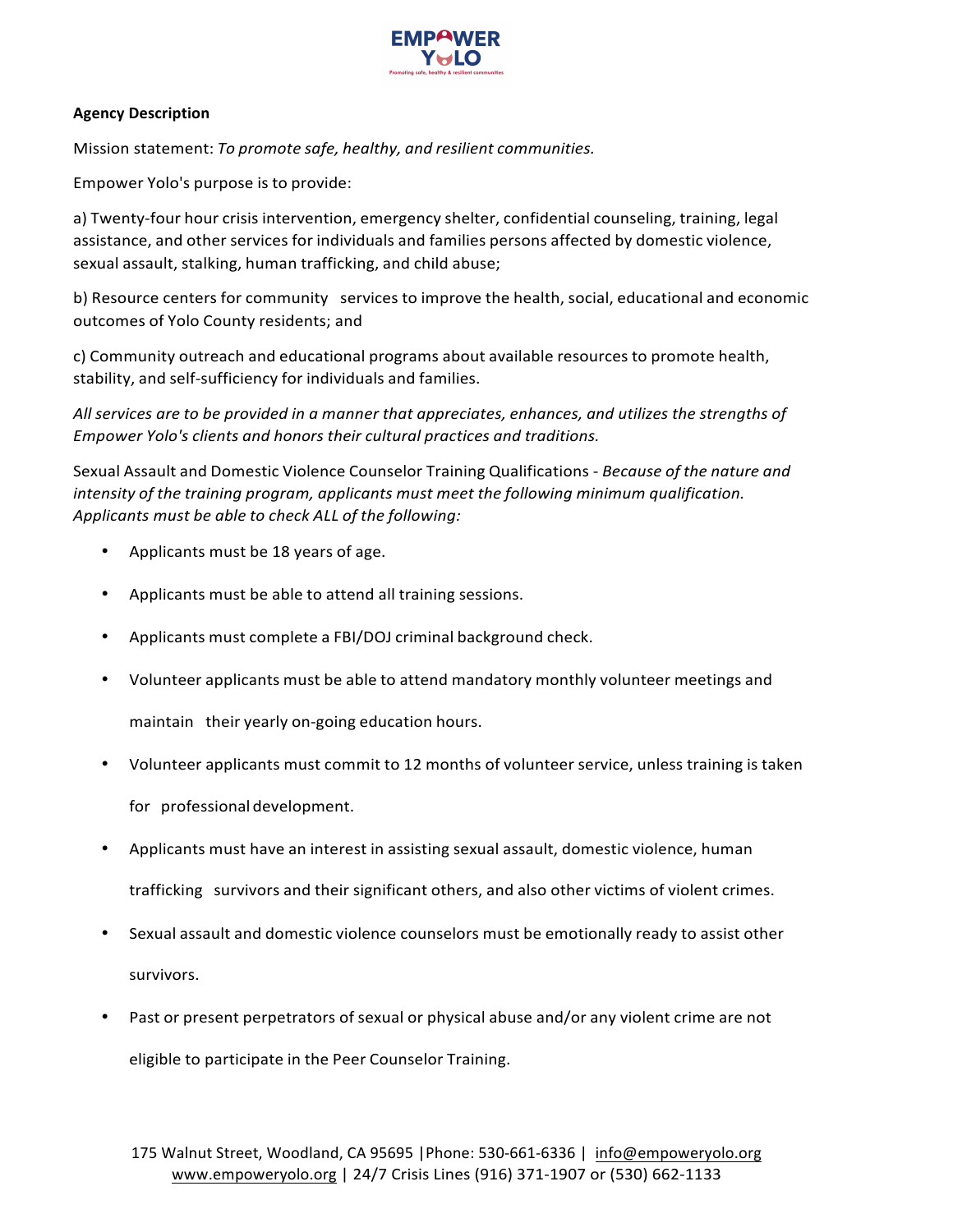

#### **VOLUNTEER OPPORTUNITIES & JOB DESCRIPTIONS**

*Volunteers serve the agency in a wide variety of ways as Peer Counselors including:*

**Telephone Hotline** – Provide peer counseling, crisis intervention, shelter screening, and information/referrals to clients accessing the crisis line. Bilingual (in any language) encouraged.

**Youth Education/Prevention** – Assist our prevention education team with presentations to K-12 graders

**Children's Program Volunteer** – Facilitate playgroups and recreational activities, positive interaction and creative play for children residing in the confidential battered women's shelter. This program may include assistance with sorting children's items at the shelter, crisis intervention and follow ups, soliciting material donations for children-clients, and painting murals in public areas used by childrenclients.

Admin Assistant - Assist filing client information, organizing volunteer and employee files, data entry, donation follow-up and letter writing, and other duties as assigned.

**Grants Manager Assistant**- Aide Grants manager with Financial Filing, creating grant files, reviewing financial information and learn about business and account financial management, non-profit grant management, and gain general clerical experience applicable to accounting for profit or non-profit based agencies.

**Resource Center Volunteer** - Assistant with food distributions, organizing clothing closet, and maintaining the overall function of resource center(s). May include client intakes, resource & referrals, data entry, phone intake, and general assistance.

**Community Outreach** –Staff information tables at community health fairs, farmer's markets, special college events, and other events throughout Yolo County. Provide peer counseling as needed to local participants.

**Latina Outreach Advocate** – Provide presentations, outreach activities and/or peer-counseling to bilingual and monolingual Spanish-speaking clients.

**Russian-Speaking Outreach Advocate** – Provide presentations, outreach activities and/or peercounseling to bilingual and monolingual Russian-speaking clients.

**Asian Pacific Islander Outreach Advocate** – Provide presentations, outreach activities and/or peer counseling to the Asian and Pacific Islander communities including faith-based organizations, outreach events, and more.

**Legal Advocacy/Accompaniment** – Assist clients in filing for a domestic violence restraining order, accompany a survivor to court, work closely with judges in Yolo County. Volunteers must have at least 3- 6 months experience on the crisis line prior to working in the Legal Department.

**Marriage and Family Therapist Intern/Associate Social Worker** – Provide therapeutic interventions and case management; Masters level or postgraduate students only. Clinical supervision is available.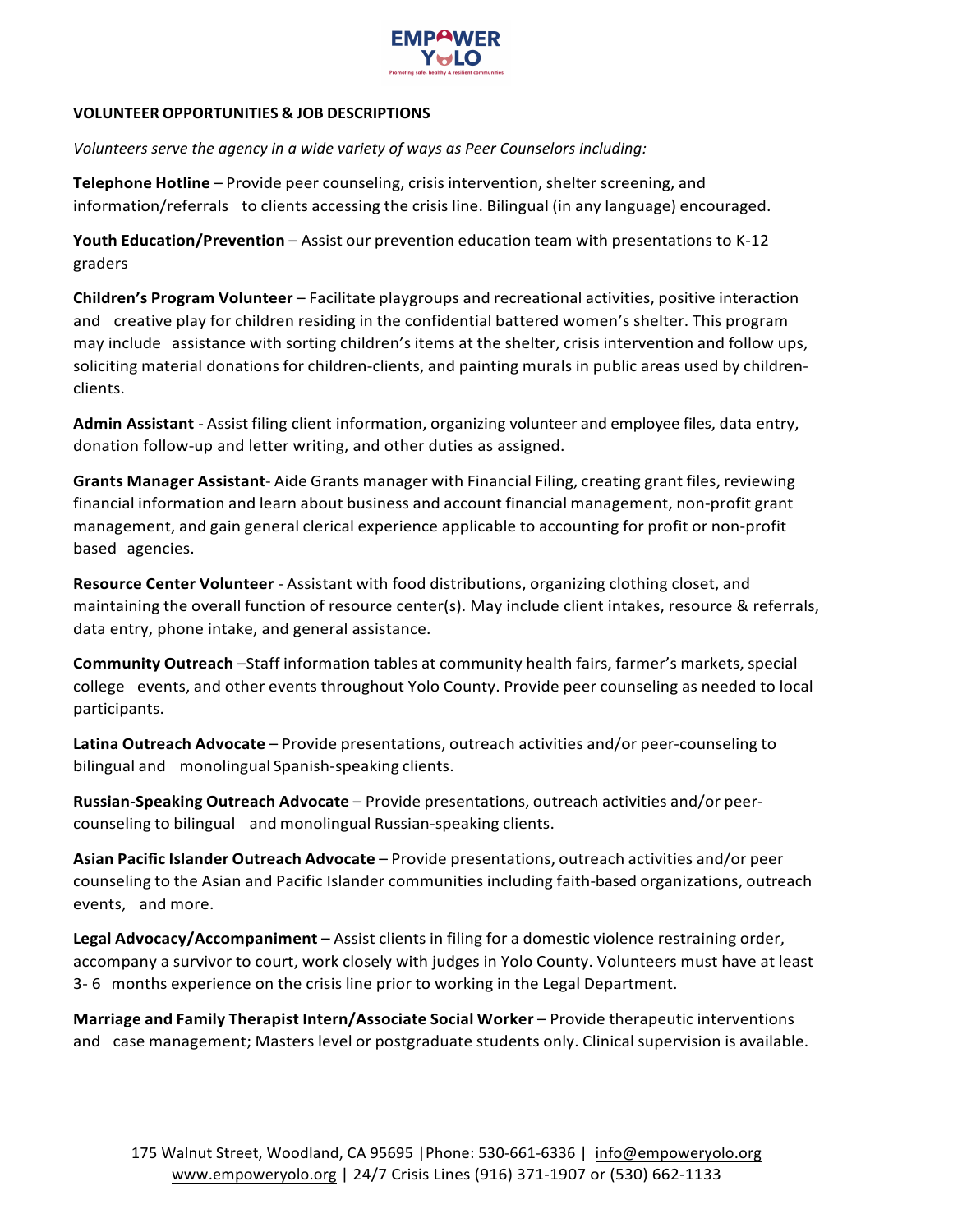

**\*Special Events Volunteer** – Plan and participate in events such as Sexual Assault Awareness Month and Domestic Violence Awareness Month events.

\*Food Distribution Assistance – Support weekly food distribution in Knights Landing, Davis, or Yolo. Must be reliable, able to lift 50+ pounds, able to bend up and down and prepare food bags for community members. 

\**This position does not require the Peer Counselor Certification.*

Volunteers have no limit to number of internships they can participate in within our agency.

ADDITIONAL REQUIREMENTS Must obtain a Sexual Assault and Domestic Violence Crisis Counselor Certificate by attending a minimum of 72.75 hours of comprehensive training on all aspects of rape, sexual assault, child sexual abuse, domestic violence, effects on children, crisis intervention, resource and referral counseling, hotline response, hospital, law enforcement and court procedures in accordance with California Penal Code 13835.10. This training meets the standards set forth in the Welfare and Institutions Code Section 18294 and Penal Code 13837 through curriculum approved by the California Office of Emergency Services (CalOES) offered by Empower Yolo.

*SUPERVISION: Work under supervision, by the Associate Director, following established agency policies and procedures. Participate in a cooperative evaluation process.*

QUALIFICATIONS Ability to communicate with compassion and empathy. Volunteers must be patient, nonjudgmental and able to demonstrate sensitivity to the cultural/ethnic diversity of the client base. Must maintain client confidentiality at all times. Please see *Sexual Assault and Domestic Violence Counselor Training Qualifications* for a complete list of qualifications.

I, thave read and understand the qualifications listed above.

\_\_\_\_\_\_\_\_\_\_\_\_\_\_\_\_\_\_\_\_\_\_\_\_\_\_\_\_\_\_\_\_\_\_\_\_\_\_\_\_\_\_\_\_\_\_\_\_\_\_\_\_\_\_\_\_\_\_\_\_\_\_\_\_\_\_\_\_\_\_\_\_\_\_\_\_

Applicant Signature Date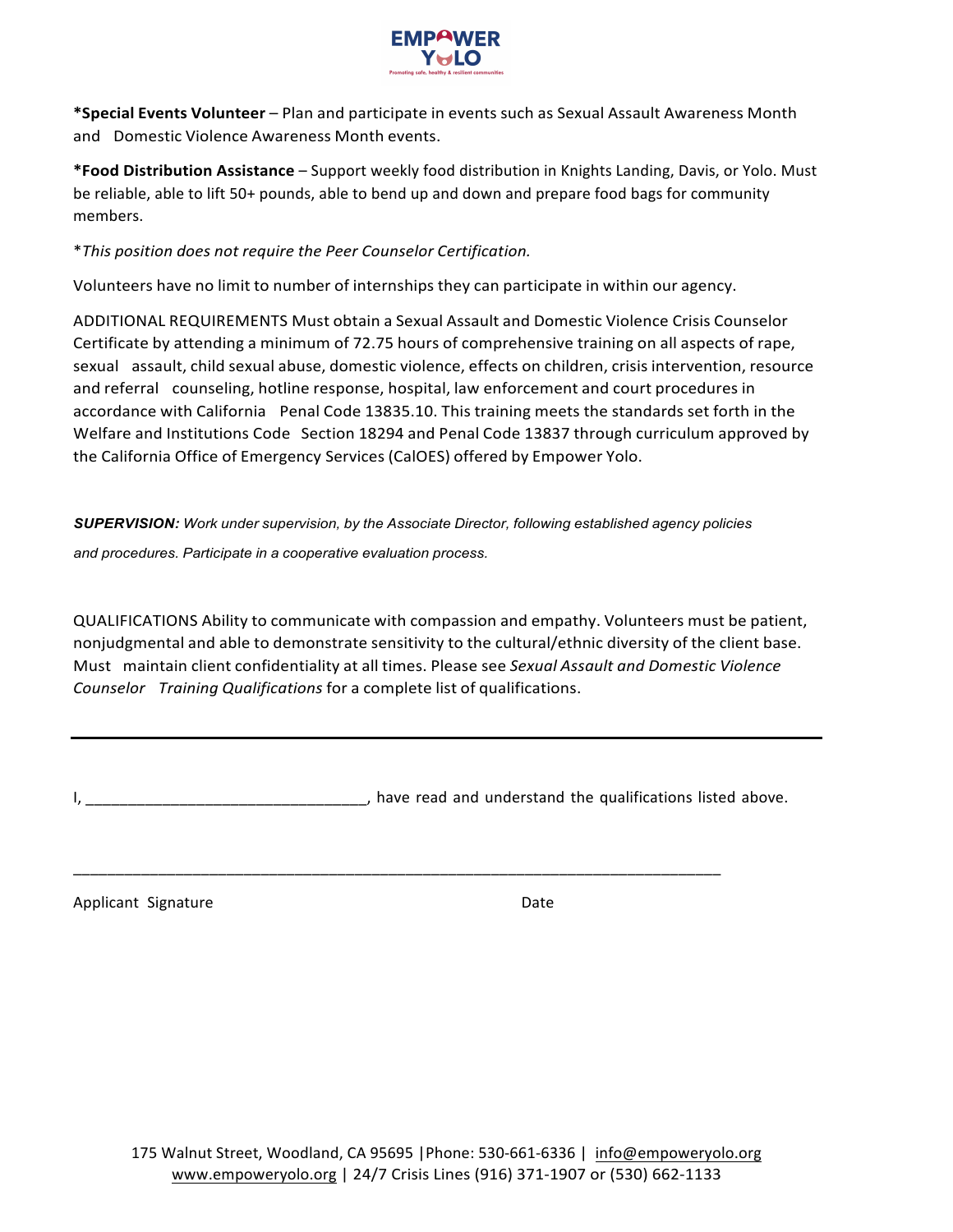

# **VolunteerApplication**

| Preferred Pronoun: _______________________________Gender: ______________________                                 |  |  |  |
|------------------------------------------------------------------------------------------------------------------|--|--|--|
|                                                                                                                  |  |  |  |
|                                                                                                                  |  |  |  |
|                                                                                                                  |  |  |  |
| If you are a student, please list your year and expected graduation date___________________________              |  |  |  |
| Languages Spoken: (Besides English with Written & Verbal Proficiency) ____________________________               |  |  |  |
| How did you hear about Empower Yolo? Friend or Family: Social Media:                                             |  |  |  |
| Community or School Listserv: _____                                                                              |  |  |  |
| On-Campus or Public Space Ad:                                                                                    |  |  |  |
| Check box if you are interested in being contacted to help at our special events.                                |  |  |  |
|                                                                                                                  |  |  |  |
| Emergency Contact (name, relationship and phone number): entitled and phone numbers of the set of the set of the |  |  |  |
|                                                                                                                  |  |  |  |
|                                                                                                                  |  |  |  |
|                                                                                                                  |  |  |  |
|                                                                                                                  |  |  |  |
|                                                                                                                  |  |  |  |
|                                                                                                                  |  |  |  |

These questions may also help you to determine if Empower Yolo will afford you the type of volunteer opportunity you are seeking. Please attach your resume to this application.

1. Please tell us how you became interested in volunteering for Empower Yolo.

175 Walnut Street, Woodland, CA 95695 | Phone: 530-661-6336 | info@empoweryolo.org www.empoweryolo.org | 24/7 Crisis Lines (916) 371-1907 or (530) 662-1133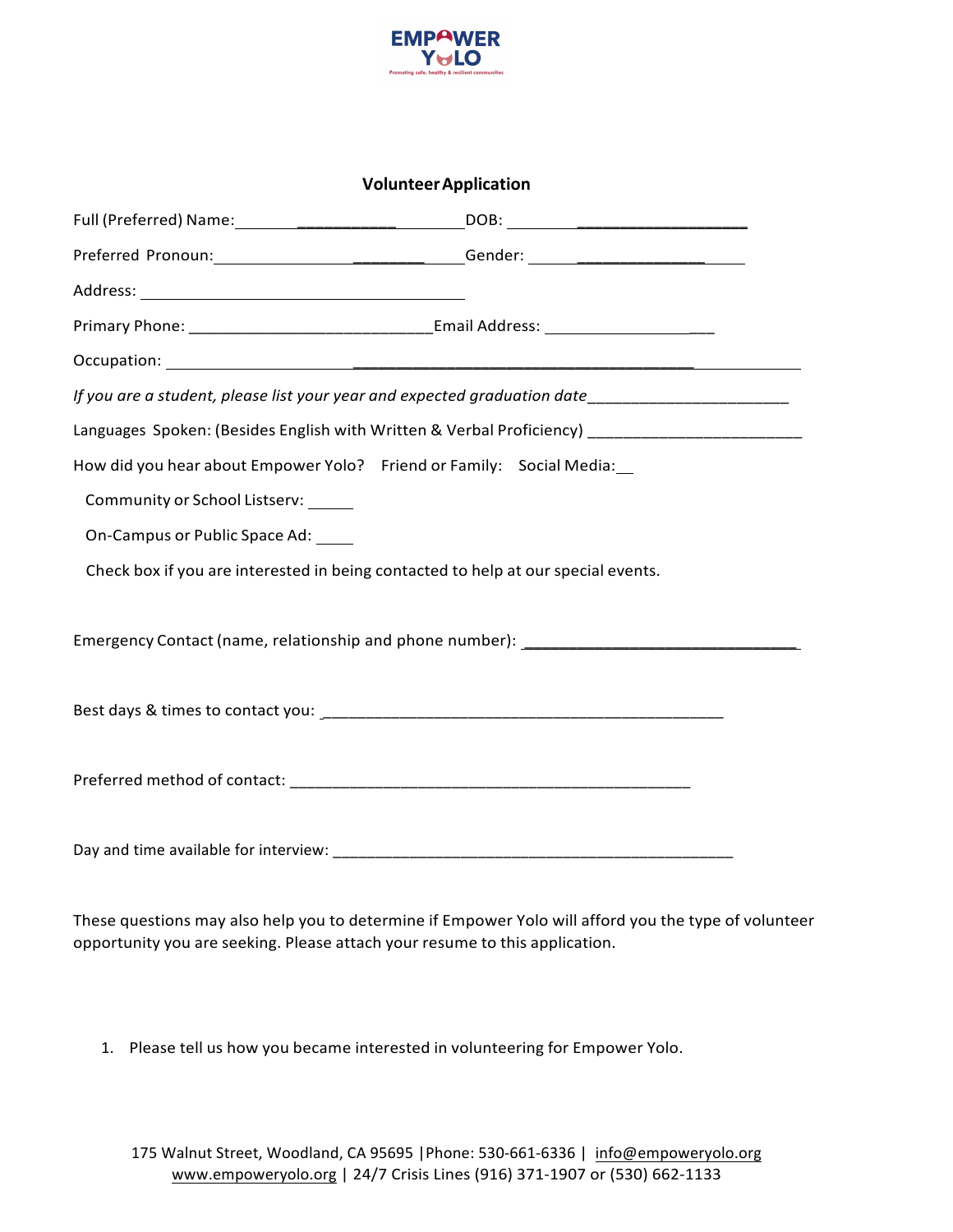

2. Please tell us about your experiences working with individuals of different cultures, ethnic backgrounds, religion, sexual orientation, and/or lifestyles.

- 3. Please tell us about any (formal/informal) experiences you have had engaging in peer counseling.
- 4. What is your experience with domestic violence and/or sexual assault, if any?
- 5. Tell us about a challenging situation and how you dealt with it.
- 6. Have you ever been arrested or convicted of a felony or any other crime(s)? If yes, please explain.
- 7. Please tell us about other special skills, training, and/or experience that you have to offer as a volunteer for the agency.
- 8. List 5 words that best describe you.

175 Walnut Street, Woodland, CA 95695 | Phone: 530-661-6336 | info@empoweryolo.org www.empoweryolo.org | 24/7 Crisis Lines (916) 371-1907 or (530) 662-1133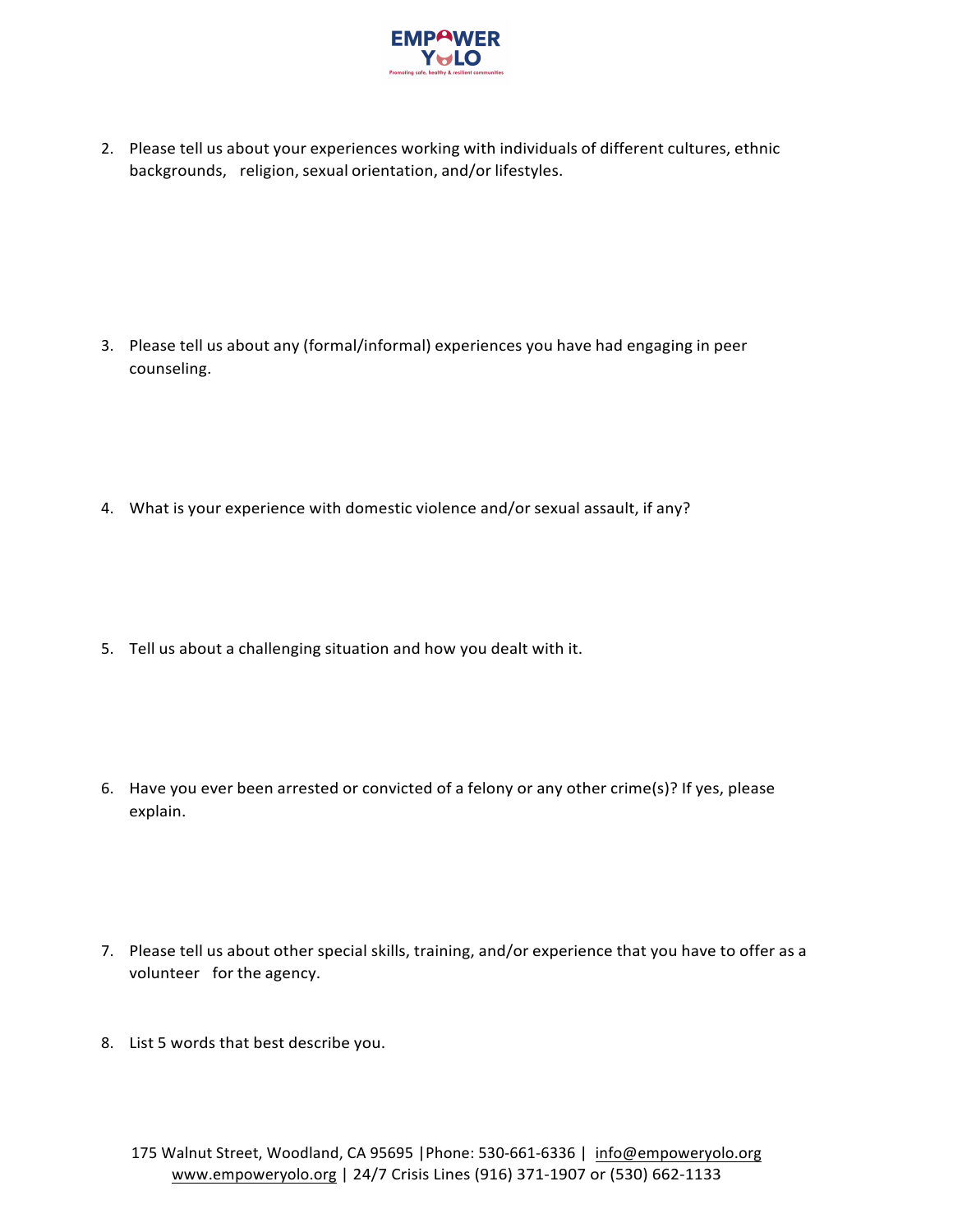

9. What do you feel are your strengths in doing this work? And weaknesses?

- 10. What skills do you bring and what are your expectations of the training?
- 11. Would you like to request any accommodations to help you be successful during the training?
- 12. In which areas are you best suited for and/or most interested to volunteer? (Check all that apply)

| 24/7 Crisis Hotline                                          | <b>Youth Education/Prevention</b>  |  |
|--------------------------------------------------------------|------------------------------------|--|
| Children's Program                                           | Community Outreach                 |  |
| Latina Outreach Advocate                                     | Russian-Speaking Outreach Advocate |  |
| Asian Pacific Islander Outreach Advocate                     | Legal Advocacy/Accompaniment       |  |
| Marriage and Family Therapist Intern/Associate Social Worker |                                    |  |
| Administrative                                               | Special Events/Programs            |  |
| Other, please explain:                                       | <b>Resource Center</b>             |  |

If accepted…

| <b>YES</b>                                                                       | NO. | Are you able to attend all of the training dates?           |
|----------------------------------------------------------------------------------|-----|-------------------------------------------------------------|
| <b>YES</b>                                                                       | NO. | Will you consent to a fingerprint DOJ/FBI background check? |
| YES NO                                                                           |     | Will you be able to make at least a 12-month commitment?    |
| If no, please write a check of \$200 and submit it on the first day of training. |     |                                                             |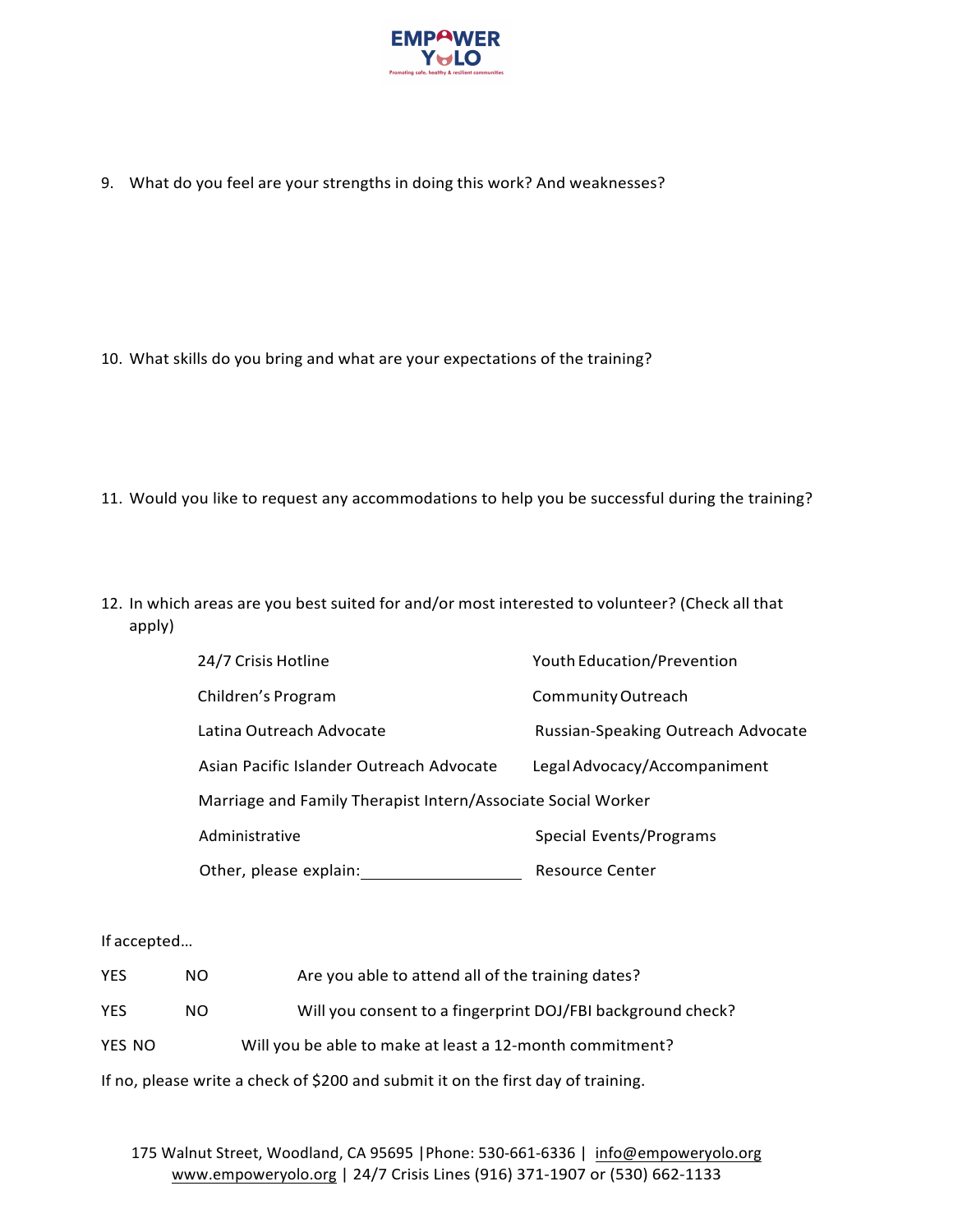

| YES NO | Will you commit to attending monthly volunteer meetings? |
|--------|----------------------------------------------------------|
|        |                                                          |

- YES NO Will you commit to maintaining your yearly on-going education hours?
- YES NO Will you commit to a drug-free workplace?
- YES NO Are you going to request financial assistance to cover the cost of materials?

Thank you again for your interest in volunteering with Empower Yolo. It is the dedication of

our volunteers which safeguards and furthers our mission of providing hope and ending

violence in our community. We look forward to reviewing your completed application.

I, the Applicant, certify all information is true and correct to the best of my knowledge. I understand that *completing an application does not guarantee me an interview, invitation to the training program and/or a volunteer position at Empower Yolo. Empower Yolo staff reserves the right to refuse and terminate enrollment* to anyone whom they feel is not suitable or no longer suitable to the peer counselor training and/or volunteer *program.*

*Applicant Signature Date*